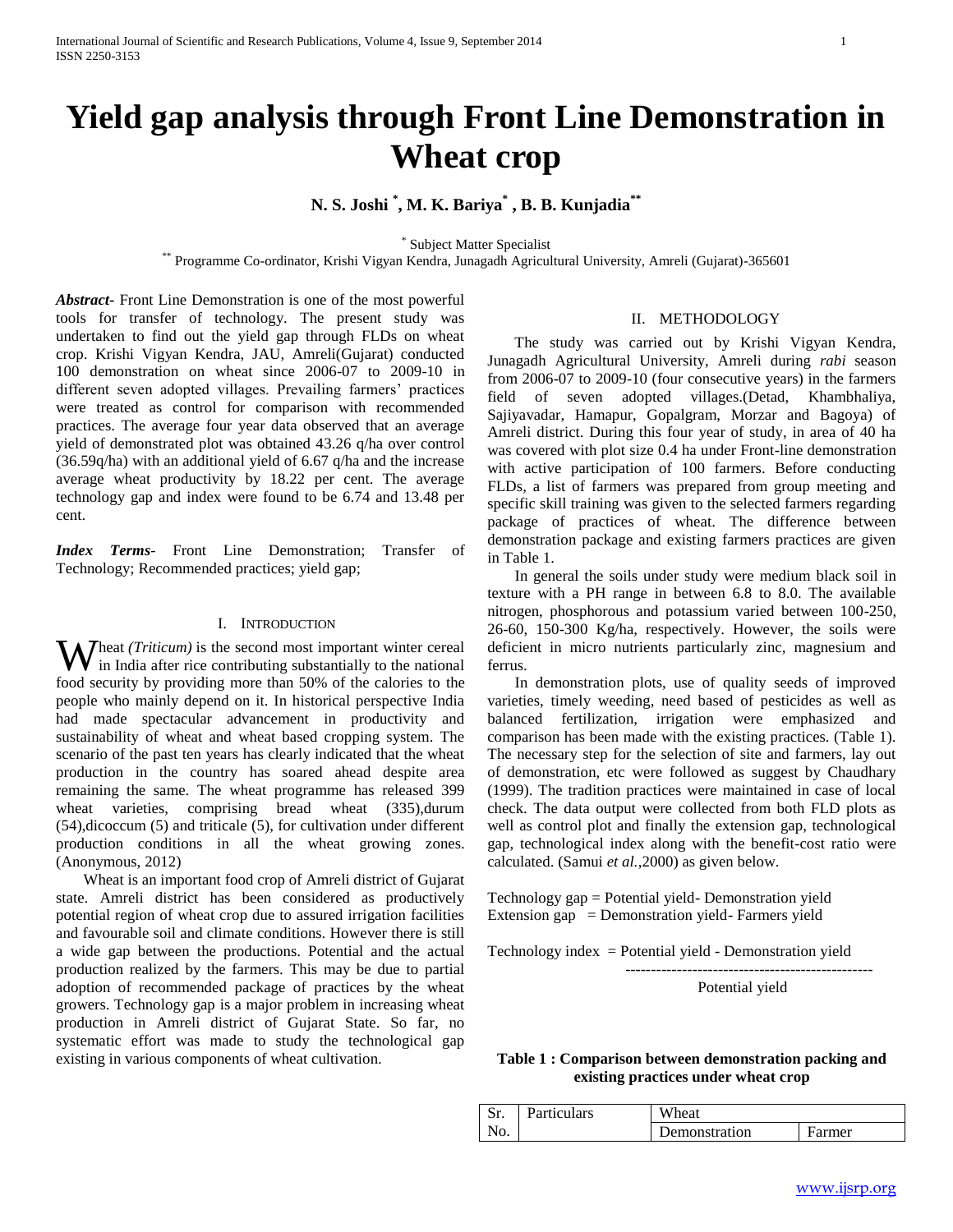|                          |                   |                       | practice         |  |  |
|--------------------------|-------------------|-----------------------|------------------|--|--|
| 1                        | Farming situation | Irrigated             | Irrigated        |  |  |
| $\overline{c}$           | Variety           | GW-496                | $LOk-1$          |  |  |
| 3                        | Time of sowing    | November              | Octo-Nov.        |  |  |
| $\overline{\mathcal{L}}$ | Method of sowing  | Line sowing           | Line sowing      |  |  |
| 5                        | Seed treatment    | Thirum $3$ g/kg of    | Without seed     |  |  |
|                          |                   | seed                  | treatment        |  |  |
| 6                        | Seed rate         | 120-125 kg/ha         | 130-140          |  |  |
|                          |                   |                       | kg/ha            |  |  |
| 7                        | Fertilizer dose   | NPK (120-60-00)       | <b>NPK (100-</b> |  |  |
|                          |                   |                       | $80-00$          |  |  |
| 8                        | Plant protection  | Application of        | Injudicious      |  |  |
|                          |                   | mencozeb for          | use of           |  |  |
|                          |                   | control of black spot | pesticides and   |  |  |
|                          |                   | on seed               | fungicides       |  |  |
| 9                        | Weed              | Pendimethalin $@$ 55  | No weeding       |  |  |
|                          | management        | ml in 10 lit of water |                  |  |  |
|                          |                   | as a pre-emergence    |                  |  |  |
|                          |                   | followed by           |                  |  |  |
|                          |                   | Metsulfuron $@0.8g$   |                  |  |  |
|                          |                   | in 10 lit of water as |                  |  |  |
|                          |                   | a post emergence      |                  |  |  |

#### III. RESULT AND DISCUSSION

 The data showed in Table 2 that the yield of wheat fluctuated successively over the years in demonstration plot. The maximum yield was reported (46.11 q/ha) during the year 2006-07 and minimum yield was reported in the year 2007-08 (7.04 q/ha) and the average yield of four year was reported 43.26 q/ha over control (36.59 q/ha). During four year of study, the increase in per cent of yield was ranging between 14.08 to 21.92. The results are similar with the findings of Tomer *et al.*(2003), Tiwari and Saxena (2001) and Tiwari *et al.*(2003). The data indicated that the positive effect of Front line demonstration over the existing practices towards increasing the yield of wheat in Amreli district of Gujarat State. B. C. ratio was recorded to be higher under demonstration than the control during all the year.

 The extension gap ranging between 5.34 to 8.12 q/ha. During the period of study emphasis the need to educate the farmers through various techniques for adoption of improved agricultural production reverse the trend of wide extension gap.

### **Table 2 Productivity, technology gap, extension gap and Technology index in Wheat (GW-496) under Front Line Demonstration**

| Sr.            | Year    | Area | No. of  | Seed yield (q /ha) |               |         | $\%$            | Technology | Extension | Technology    | B. C. ratio   |       |
|----------------|---------|------|---------|--------------------|---------------|---------|-----------------|------------|-----------|---------------|---------------|-------|
| no.            |         | (ha) | Farmers |                    |               |         | increase        | gap        | gap       | Index $(\% )$ | Demonstration | Local |
|                |         |      |         | Potential          | Demonstration | Control | over<br>control | (q/ha)     | (q/ha)    |               |               | check |
|                | 2006-07 | 10   | 25      | 50                 | 46.11         | 38.41   | 20.04           | 3.89       | 7.70      | 7.78          | 2.16          | 1.88  |
| 2              | 2007-08 | 10   | 25      | 50                 | 37.04         | 31.70   | 16.85           | 12.96      | 5.34      | 25.92         | 1.81          | 1.79  |
| 3              | 2008-09 | 10   | 25      | 50                 | 45.16         | 37.04   | 21.92           | 4.84       | 8.12      | 9.68          | 5.13          | 3.73  |
| $\overline{4}$ | 2009-10 | 10   | 25      | 50                 | 44.72         | 39.20   | 14.08           | 5.28       | 5.52      | 10.56         | 3.19          | 2.57  |
|                | Average |      |         |                    | 43.26         | 36.59   | 18.22           | 6.74       | 6.67      | 13.48         | 3.12          | 2.49  |

 The technological gap i.e. the difference between potential yield and yield of demonstration plot ( **yield)** were 3.89, 12.96, 4.84 and 5.28 during the year 2006-07, 2007-08, 2008-09 and 2009-10, respectively. The average technology gap in all the years was 6.74 q/ha. Technology gap imply researchable issues for realization of potential yield, while the extension gap imply what can be achieved by the transfer of existing technologies.

 The technological index revealed the feasibility of the demonstration technology. As such variation in technology index (7.78 to 25.92 per cent) during the study period in certain area may be attributed to dissimilarity in the soil fertility condition, pest-diseases attack, non availability and poor quality of irrigation water and weather condition.

#### IV. CONCLUSION

 On the basis of the result obtained in present study it can be concluded that use of improved method of wheat cultivation can reduced the technology gap to a considerable extent thus leading to increase productivity of wheat in the district. Extension gap ranged between 5.34 to 8.12 q/ha which emphasis the need to educate the farmers through various means like village level training, on campus training, method demonstration, front line demonstration, etc. Technology index which shows the feasibility of the technology demonstrated has depicted good performance of the intervention.

#### **REFERENCES**

- [1] Anonymous (2012). Indian Wheat Database, Directorate of Wheat Research, Kernal
- [2] Chaudhary, B. N. (1999). Krishi Vigyan Kendra- A guide for KVK managers. Division of Agricultural Extension, ICAR, pp. 73-78.
- [3] Katare, S., Pandey, S. K. and Mustafa, M. (2011). Yield gap analysis of Rapeseed-mustard through front line demonstrations. Agric. Update,  $6(2): 5-7.$
- [4] Samui, S. K., Maitra, S., Roy, D. K., Mandal, A. K. and Saha, D. (2000). Evaluation of front line demonstration on groundnut. J Indian Soc. Coastal Agric. Res., 18(2): 180-183.
- [5] Tiwari, K. B. and Saxena, A (2001). Economic analysis of FLD of oilseed in Chhindwara. Bhartiya Krishi Anusandhan Patrika, 16 (3&4): 185-189.
- [6] Tiwari, R. B., Singh, V. and Parihar, P. (2003). Role of FLD in transfer of gram production technology. Maharastra J. Ext. Edu., 22(1): 19.
- [7] Tomer, L. S., Sharma, B. P. and Joshi, K. (2003). Impact of Front Line Demonstration of soyabean in transfer of improved technology. J. Ext. Edu. , 22(1) : 139.